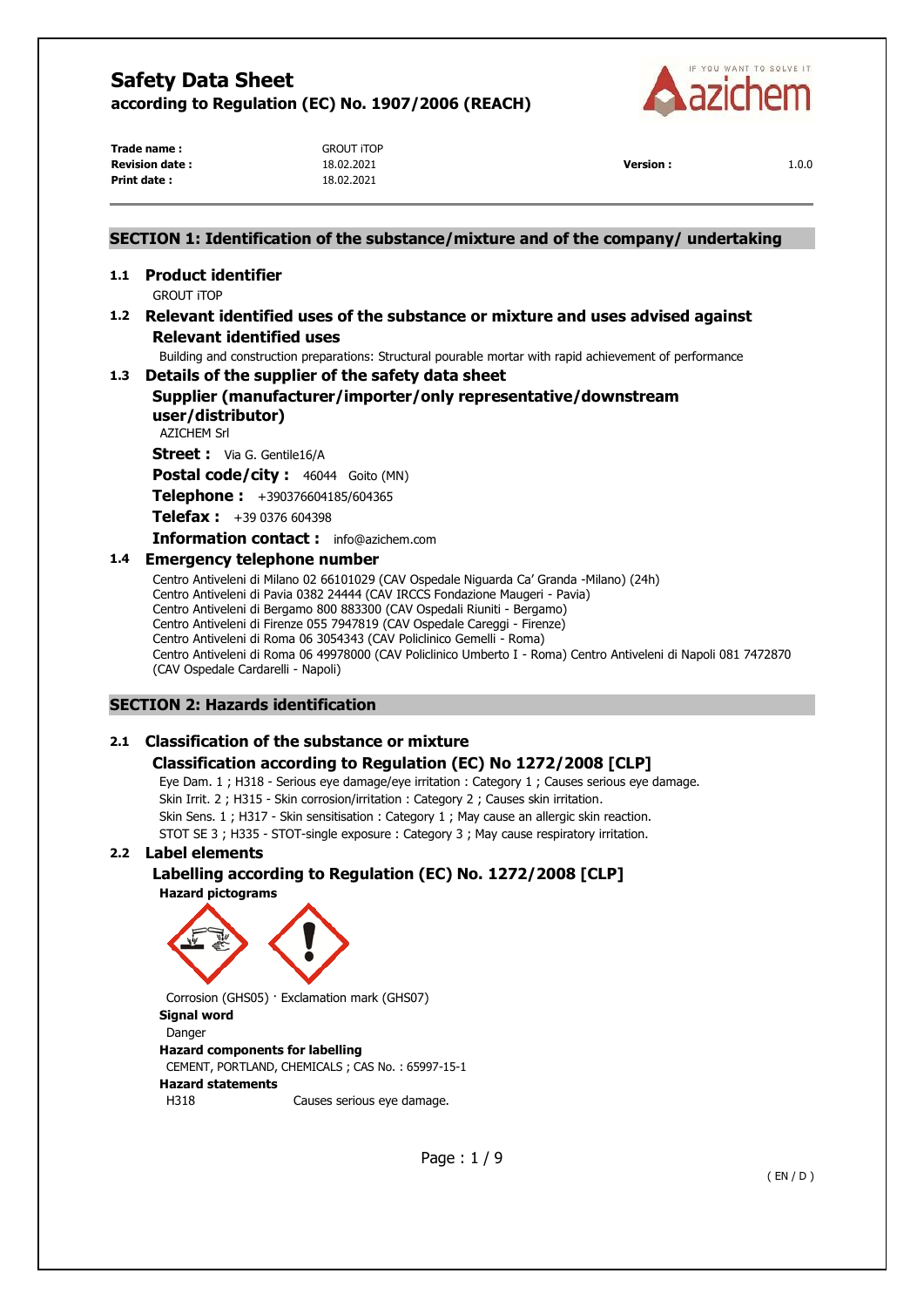

| Trade name:           | <b>GROUT ITOP</b> |                 |       |
|-----------------------|-------------------|-----------------|-------|
| <b>Revision date:</b> | 18.02.2021        | <b>Version:</b> | 1.0.0 |
| Print date:           | 18.02.2021        |                 |       |
|                       |                   |                 |       |

| H315                            | Causes skin irritation.                                                                                                             |
|---------------------------------|-------------------------------------------------------------------------------------------------------------------------------------|
| H317                            | May cause an allergic skin reaction.                                                                                                |
| H335                            | May cause respiratory irritation.                                                                                                   |
| <b>Precautionary statements</b> |                                                                                                                                     |
| P <sub>261</sub>                | Avoid breathing dust/fume/gas/mist/vapours/spray.                                                                                   |
| P264                            | Wash hands thoroughly after handling.                                                                                               |
| P <sub>280</sub>                | Wear protective gloves/protective clothing/eye protection/face protection.                                                          |
| P302+P352                       | IF ON SKIN: Wash with plenty of water                                                                                               |
| P333+P313                       | If skin irritation or rash occurs: Get medical advice/attention.                                                                    |
| P305+P351+P338                  | IF IN EYES: Rinse cautiously with water for several minutes. Remove contact lenses, if present<br>and easy to do. Continue rinsing. |
| P310                            | Immediately call a POISON CENTER/doctor                                                                                             |
| P304+P340                       | IF INHALED: Remove person to fresh air and keep comfortable for breathing.                                                          |
| .                               |                                                                                                                                     |

#### **2.3 Other hazards**

None

#### **SECTION 3: Composition/information on ingredients**

#### **3.2 Mixtures**

#### **Hazardous ingredients**

CEMENT, PORTLAND, CHEMICALS ; EC No. : 266-043-4; CAS No. : 65997-15-1 Weight fraction :  $\geq 35 - < 40\%$ Classification 1272/2008 [CLP] : Eye Dam. 1 ; H318 Skin Irrit. 2 ; H315 Skin Sens. 1 ; H317 STOT SE 3 ; H335

#### **Additional information**

Full text of H- and EUH-statements: see section 16.

#### **SECTION 4: First aid measures**

#### **4.1 Description of first aid measures**

When in doubt or if symptoms are observed, get medical advice.

## **Following inhalation**

Remove victim out of the danger area. Symptoms may develop several hours following exposure; medical observation therefore necessary for at least 48 hours.

#### **In case of skin contact**

May cause an allergic skin reaction. Wash immediately with: Water Remove contaminated, saturated clothing immediately. In case of skin irritation, consult a physician. In case of skin reactions, consult a physician.

#### **After eye contact**

After contact with the eyes, rinse with water with the eyelids open for a sufficient length of time, then consult an ophthalmologist immediately.

#### **After ingestion**

Never give anything by mouth to an unconscious person or a person with cramps.

#### **4.2 Most important symptoms and effects, both acute and delayed**

On contact with moist skin may cause thickening, cracking and cracking of the skin. Prolonged contact in combination with existing abrasions can cause burns. Direct contact with the product may cause corneal injury due to mechanical stress, immediate or delayed irritation or inflammation. The direct contact with large quantities of product dry or with projections of wet product can cause effects ranging from irritation ocular moderate (eg. Conjunctivitis or blepharitis) to chemical burns and blindness. Dust may irritate throat and respiratory system. Coughing, sneezing and panting may occur as a result of exposure above the occupational exposure limits. May cause an allergic skin reaction.

## **4.3 Indication of any immediate medical attention and special treatment needed**

None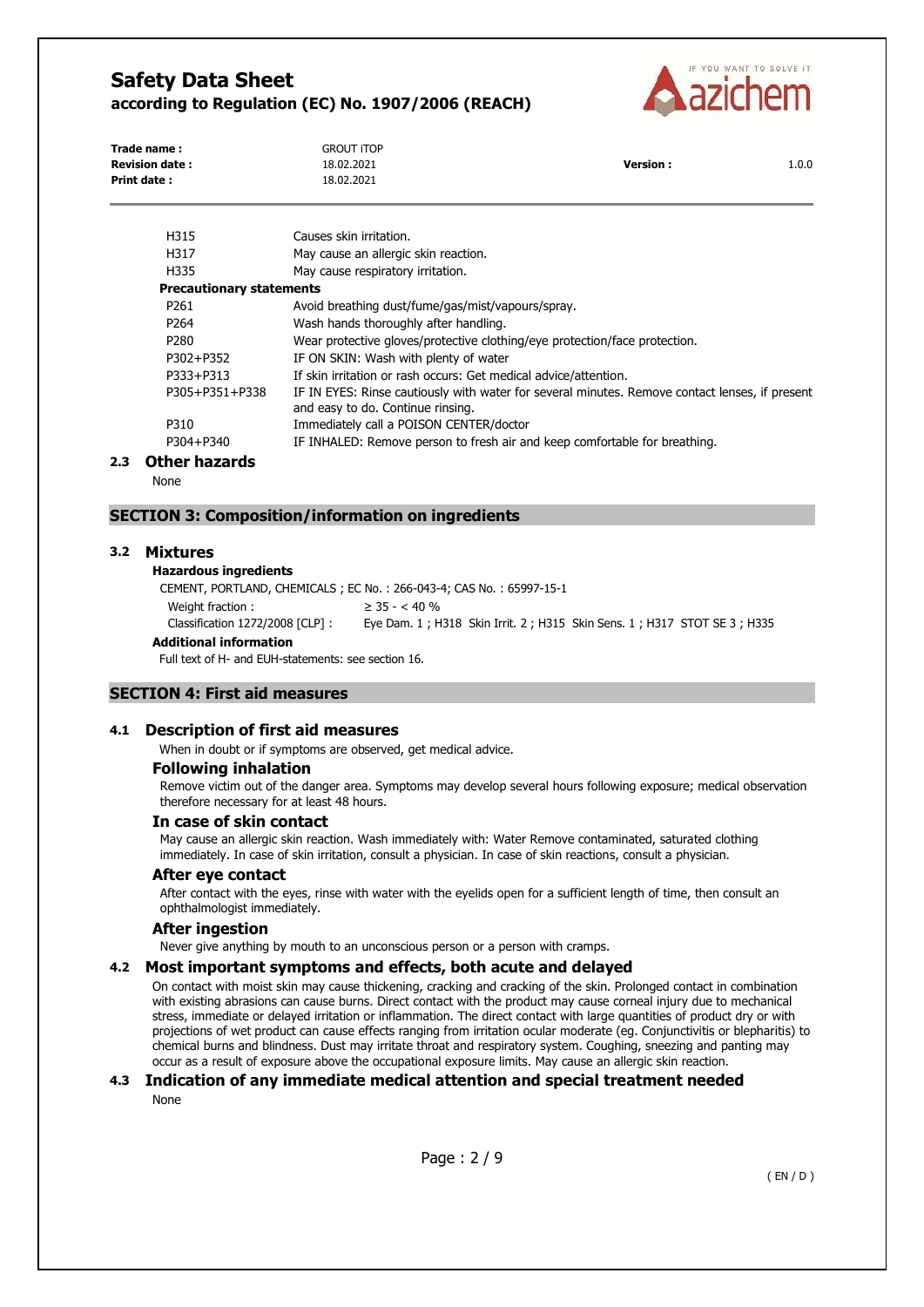

**Trade name :** GROUT iTOP **Revision date :** 18.02.2021 **Version :** 1.0.0 **Print date :** 18.02.2021

### **SECTION 5: Firefighting measures**

## **5.1 Extinguishing media**

#### **Suitable extinguishing media**

Extinguishing powder alcohol resistant foam Carbon dioxide (CO2) Water mist

**5.2 Special hazards arising from the substance or mixture**  None

# **5.3 Advice for firefighters**

Remove persons to safety.

## **Special protective equipment for firefighters**

Do not inhale explosion and combustion gases. Use appropriate respiratory protection.

## **SECTION 6: Accidental release measures**

## **6.1 Personal precautions, protective equipment and emergency procedures**

Clear spills immediately. Wear a self-contained breathing apparatus and chemical protective clothing.

#### **For non-emergency personnel**

Remove persons to safety.

#### **6.2 Environmental precautions**

Do not allow to enter into surface water or drains. In case of gas escape or of entry into waterways, soil or drains, inform the responsible authorities.

## **6.3 Methods and material for containment and cleaning up**

#### **For containment**

Absorb with liquid-binding material (e.g. sand, diatomaceous earth, acid- or universal binding agents). Collect in closed and suitable containers for disposal.

## **For cleaning up**

The contaminated area should be cleaned up immediately with: Water Retain contaminated washing water and dispose it.

## **6.4 Reference to other sections**

Reference to other sections Safe handling: see section 7 Personal protection equipment: see section 8

## **SECTION 7: Handling and storage**



## **7.1 Precautions for safe handling**

#### **Protective measures**

**Specific requirements or handling rules**  Do not breathe dust. Do not breathe gas/fumes/vapour/spray. See section 8.

## **Advices on general occupational hygiene**

Normal precautions taken when handling chemicals should be observed.

## **7.2 Conditions for safe storage, including any incompatibilities**

## Only use containers specifically approved for the substance/product.

## **Requirements for storage rooms and vessels**

Keep in a cool, well-ventilated place. Protect against UV-radiation/sunlight Humidity.

## **Hints on joint storage**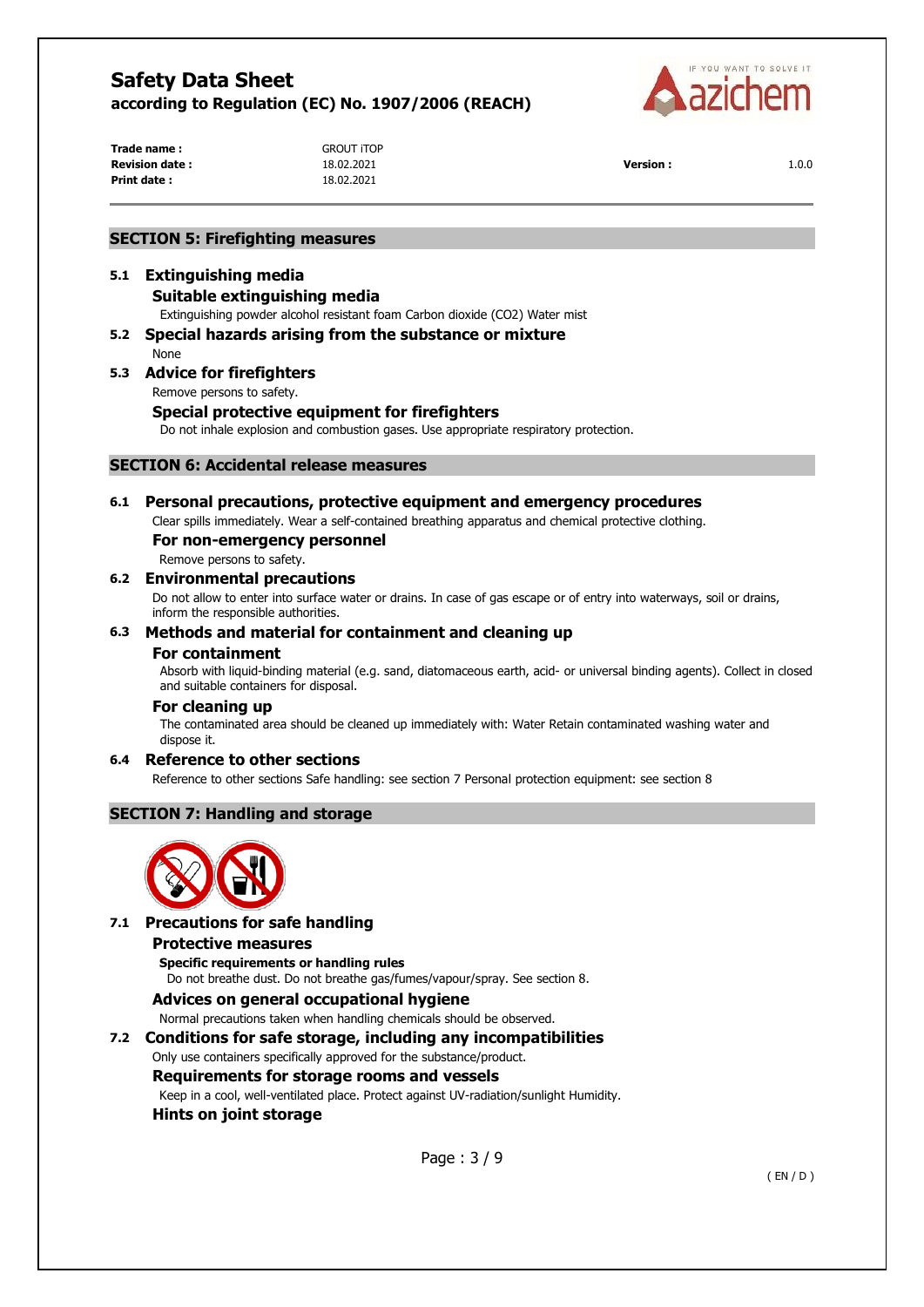

| Trade name:           | <b>GROUT ITOP</b> |                 |       |
|-----------------------|-------------------|-----------------|-------|
| <b>Revision date:</b> | 18.02.2021        | <b>Version:</b> | 1.0.0 |
| Print date:           | 18.02.2021        |                 |       |

**GROUT ITOP Print date :** 18.02.2021

**Storage class : 13 Storage class (TRGS 510) :** 13 **Keep away from**  Store at least 3 metres apart from: Chemicals/products that react together readily

## **Further information on storage conditions**

Keep container tightly closed and in a well-ventilated place.

## **7.3 Specific end use(s)**

None

## **SECTION 8: Exposure controls/personal protection**

## **8.1 Control parameters**

## **DNEL/DMEL and PNEC values**

**DNEL/DMEL** 

Exposure route : Thhalation Exposure frequency : Short-term (acute) Limit value :  $1 \text{ mg/m}^3$ 

Limit value type : DNEL worker (local) ( CEMENT, PORTLAND, CHEMICALS ; CAS No. : 65997-15-1 )

#### **8.2 Exposure controls**

#### **Appropriate engineering controls**

If local exhaust ventilation is not possible or not sufficient, the entire working area must be ventilated by technical means. If technical exhaust or ventilation measures are not possible or insufficient, respiratory protection must be worn.

#### **Personal protection equipment**



When using do not eat, drink, smoke, sniff.

#### **Eye/face protection**

**Suitable eye protection**  Eye glasses with side protection DIN EN 166

# **Skin protection**

**Hand protection** 

Tested protective gloves must be worn DIN EN 374

#### **Respiratory protection**

Quarter-face mask (DIN EN 140) Half-face mask (DIN EN 140) Filtering Half-face mask (DIN EN 149)

#### **SECTION 9: Physical and chemical properties**

## **9.1 Information on basic physical and chemical properties**

#### **Safety relevant basis data**

| <b>Aspect</b>                               |                 | powder             |
|---------------------------------------------|-----------------|--------------------|
| Colour                                      |                 | gray               |
| <b>Odour</b>                                |                 | none               |
| Melting point/melting range:                | (1013 hPa)      | not applicable     |
| Vapour density                              | $($ (air = 1) ) | Data not available |
| Initial boiling point and boiling<br>range: | (1013 hPa)      | not applicable     |
| Decomposition temperature :                 |                 | not determined     |
| <b>Self flammability</b>                    |                 | not applicable     |

Page : 4 / 9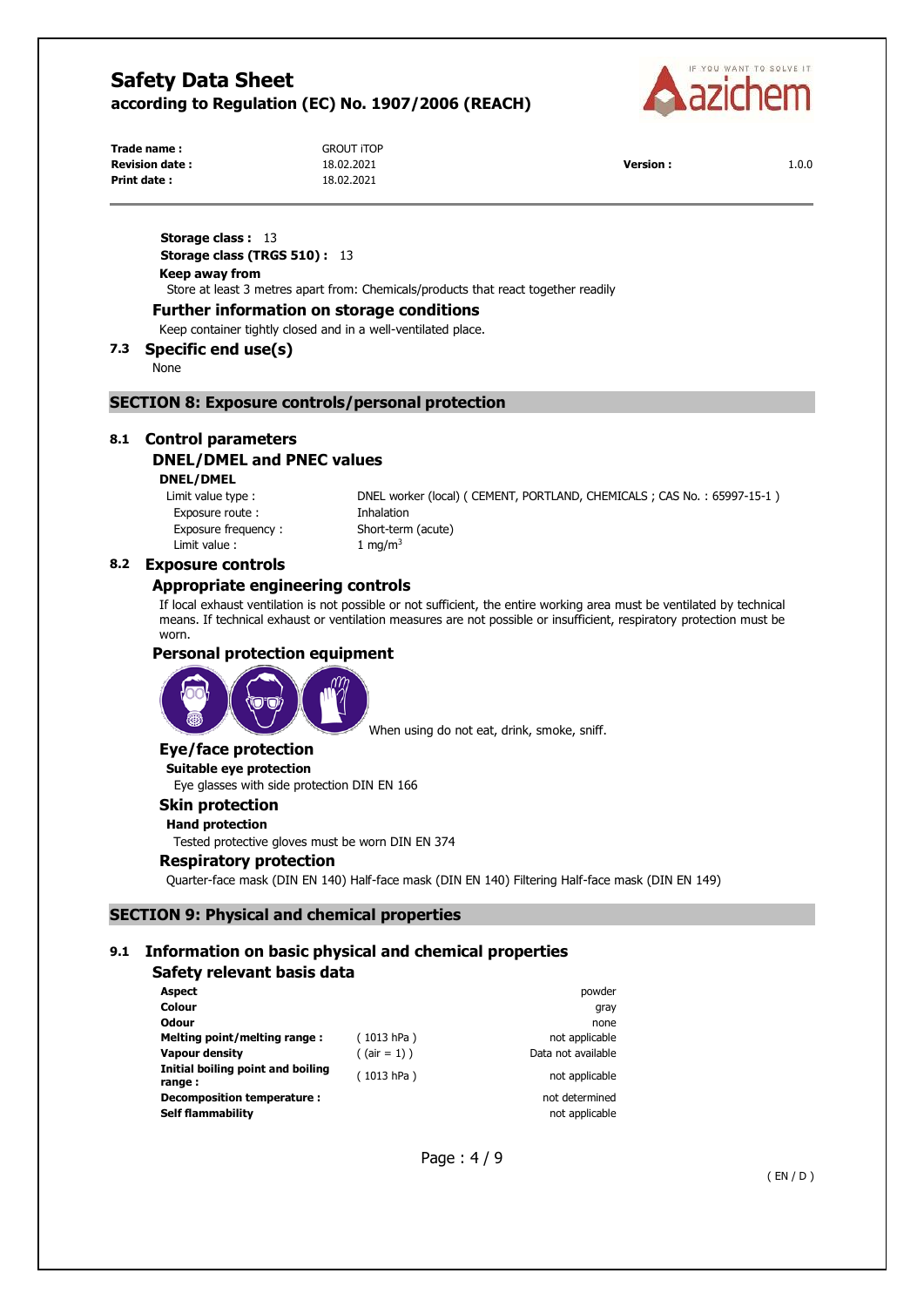

| Trade name:           | <b>GROUT ITOP</b> |                 |       |
|-----------------------|-------------------|-----------------|-------|
| <b>Revision date:</b> | 18.02.2021        | <b>Version:</b> | 1.0.0 |
| Print date:           | 18.02.2021        |                 |       |

|     | Flash point:                  |         |        | Not flammable      |
|-----|-------------------------------|---------|--------|--------------------|
|     | Flammability (solid, gas)     |         |        | Data not available |
|     | <b>Lower explosion limit:</b> |         |        | not applicable     |
|     | <b>Upper explosion limit:</b> |         |        | not applicable     |
|     | <b>Explosive properties</b>   |         |        | Not applicable     |
|     | <b>Vapour pressure</b>        | (20 °C) |        | negligible         |
|     | Density:                      | (20 °C) |        | No data available  |
|     | Water solubility:             | (20 °C) |        | almost insoluble   |
|     | pH :                          |         | $\geq$ | 11                 |
|     | <b>Log Pow</b>                | (20 °C) |        | not applicable     |
|     | <b>Viscosity:</b>             | (20 °C) |        | not applicable     |
|     | Odour threshold:              |         |        | not applicable     |
|     | <b>Evaporation rate:</b>      |         |        | not applicable     |
|     | <b>Oxidizing properties</b>   |         |        | Not oxidising      |
| 9.2 | <b>Other information</b>      |         |        |                    |

None

## **SECTION 10: Stability and reactivity**

#### **10.1 Reactivity**

Basic reaction when in mixed with water before to became a solid inert compound.

## **10.2 Chemical stability**

Stable under recommended storage and handling conditions. See section 7. No additional measures necessary.

## **10.3 Possibility of hazardous reactions**

No hazardous reactions when stored and handled properly.

## **10.4 Conditions to avoid**

Protect from contact with water to avoid solidification of the product.

## **10.5 Incompatible materials**

- Acid
- **10.6 Hazardous decomposition products**  None

## **SECTION 11: Toxicological information**

## **11.1 Information on toxicological effects**

#### **Acute effects**

#### **Acute oral toxicity**

It has no significant toxicity properties. **Acute dermal toxicity**  Parameter : LD50 ( CEMENT, PORTLAND, CHEMICALS ; CAS No. : 65997-15-1 ) Exposure route : Dermal Species : Rabbit Effective dose :  $> 2000$  mg/kg bw/day Exposure time : 24 days It has no significant toxicity properties.

#### **Irritant and corrosive effects**

#### **Primary irritation to the skin**

On contact with moist skin may cause thickening, cracking and cracking of the skin. Prolonged contact in combination with existing abrasions can cause burns.

### **Irritation to eyes**

Direct contact with the product may cause corneal injury due to mechanical stress, immediate or delayed irritation or

Page : 5 / 9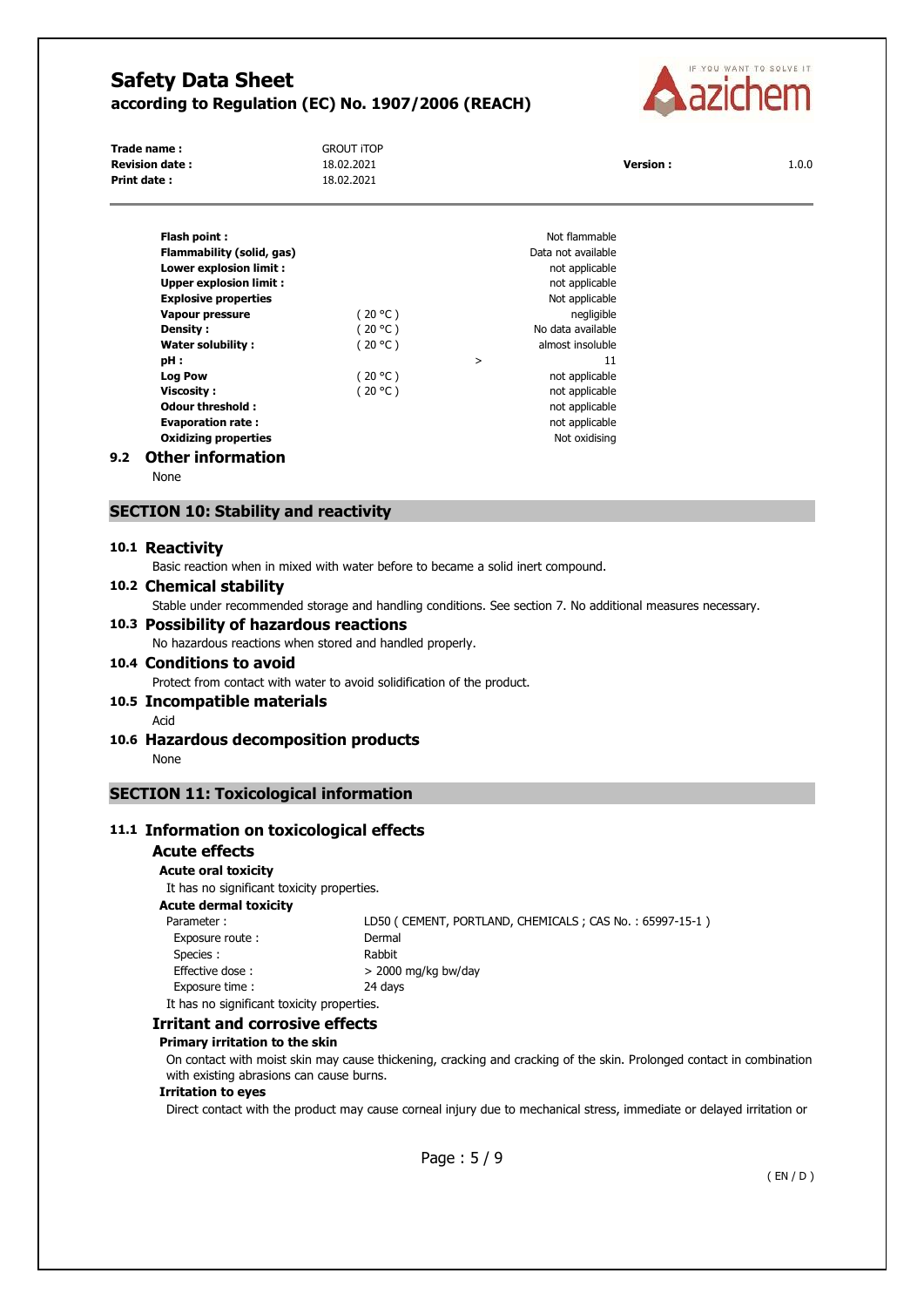

| Trade name:           | <b>GROUT ITOP</b> |                 |       |
|-----------------------|-------------------|-----------------|-------|
| <b>Revision date:</b> | 18.02.2021        | <b>Version:</b> | 1.0.0 |
| Print date :          | 18.02.2021        |                 |       |

inflammation. The direct contact with large quantities of product dry or with projections of wet product can cause effects ranging from irritation ocular moderate (eg. Conjunctivitis or blepharitis) to chemical burns and blindness.

## **Irritation to respiratory tract**

Dust may irritate throat and respiratory system. Coughing, sneezing and panting may occur as a result of exposure above the occupational exposure limits.

## **Sensitisation**

#### **In case of skin contact**

Eczema can be developed as a result of exposure to dust damp, caused both by the high pH which induces irritant contact dermatitis after prolonged contact, either by an immunological reaction to Cr (VI) soluble which causes allergic contact dermatitis.

## **In case of inhalation**

not sensitising.

## **Repeated dose toxicity (subacute, subchronic, chronic)**

#### **Subacute inhalation toxicity**

The available evidence indicates clearly that occupational exposure to cement dust content in the product causes deficits in lung function. However, the evidence available at present are insufficient to establish with certainty the dose-response relationship for these effects.

#### **Chronic inhalation toxicity**

There were no chronic effects or effects at low concentrations.

## **CMR effects (carcinogenicity, mutagenicity and toxicity for reproduction)**

The ingredients in this mixture do not meet the criteria for classification as CMR according to CLP.

## **SECTION 12: Ecological information**

Do not allow uncontrolled discharge of product into the environment.

## **12.1 Toxicity**

No information available.

## **12.2 Persistence and degradability**

Poorly watersoluble, inorganic product. Can be mechanically precipitated to a large extent in biological sewage plants.

## **12.3 Bioaccumulative potential**

not applicable

**12.4 Mobility in soil**  Low solubility in soil.

## **12.5 Results of PBT and vPvB assessment**

This product is none, or does not contain a substance called a PBT or vPvB

#### **12.6 Other adverse effects**  No information available.

**12.7 Additional ecotoxicological information**  None

## **SECTION 13: Disposal considerations**

## **13.1 Waste treatment methods**

**Product/Packaging disposal** 

Dispose according to legislation.

## **SECTION 14: Transport information**

## **14.1 UN number**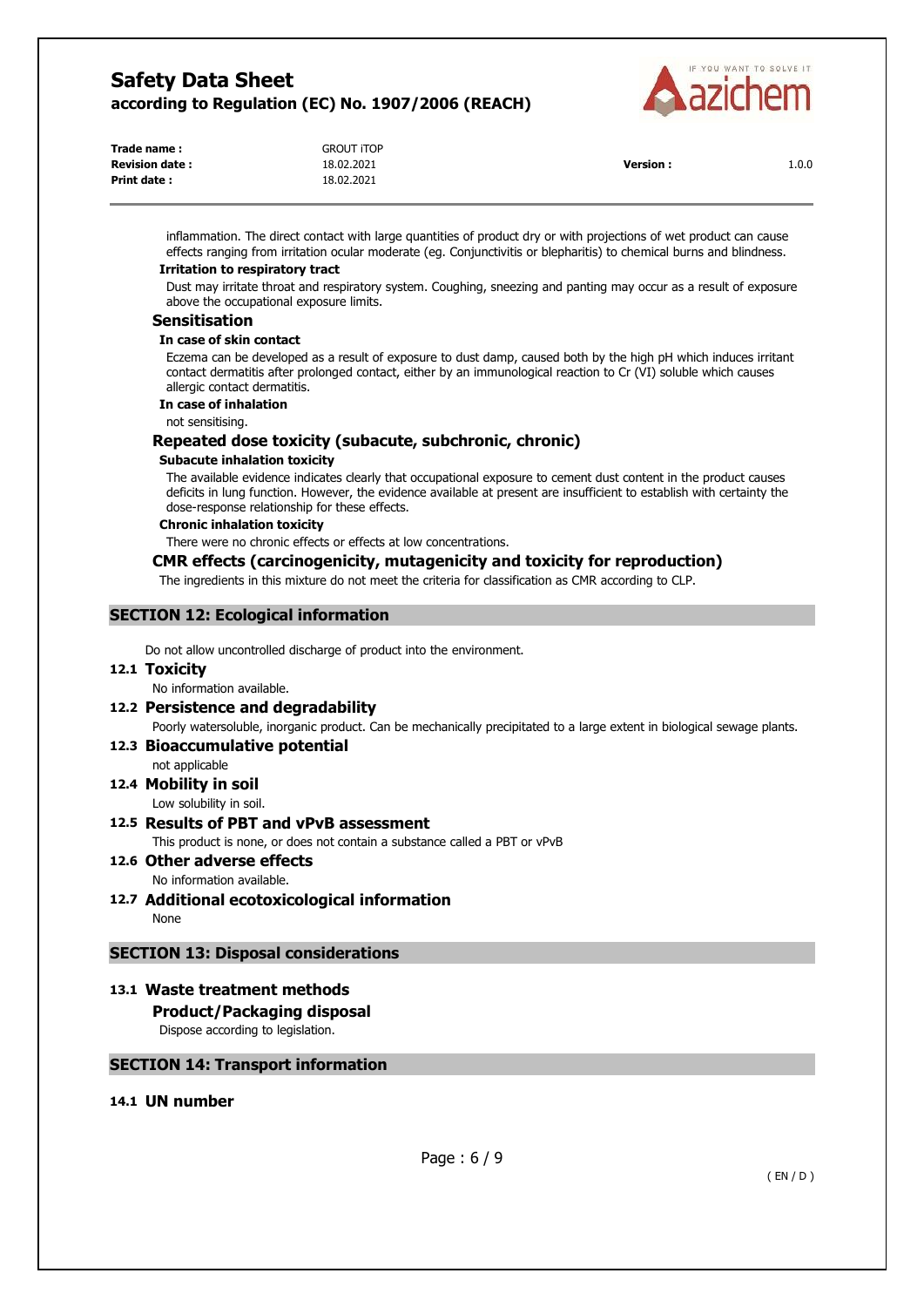

| Trade name:           | <b>GROUT ITOP</b> |                 |       |
|-----------------------|-------------------|-----------------|-------|
| <b>Revision date:</b> | 18.02.2021        | <b>Version:</b> | 1.0.0 |
| Print date:           | 18.02.2021        |                 |       |

No dangerous good in sense of these transport regulations.

#### **14.2 UN proper shipping name**

No dangerous good in sense of these transport regulations.

#### **14.3 Transport hazard class(es)**

No dangerous good in sense of these transport regulations.

#### **14.4 Packing group**

No dangerous good in sense of these transport regulations.

## **14.5 Environmental hazards**

No dangerous good in sense of these transport regulations.

#### **14.6 Special precautions for user**

#### None

**14.7 Transport in bulk according to Annex II of Marpol and the IBC Code**  not applicable

## **SECTION 15: Regulatory information**

## **15.1 Safety, health and environmental regulations/legislation specific for the substance or mixture**

#### **EU legislation**

Regulation (EC) 1907/2006 (REACh).

Regulation (EC) No 1272/2008 (CLP).

Regulation (EU) 2015/830 requirements for the compilation of safety data sheets.

Amendings, for the purposes of its adaptation to technical and scientific progress, Regulation (EC) No 1272/2008: Commission Regulation (EC) No 790/2009 (I ATP). Commission Regulation (EU) No 286/2011(II ATP). Commission Regulation (EU) No 618/2012 (III ATP). Commission Regulation (EU) No 487/2013 (IV ATP). Commission Regulation (EU) No 944/2013 (V ATP). Commission Regulation (EU) No 605/2014 (VI ATP). Commission Regulation (EU) No 1297/2014 (VII ATP). Commission Regulation (EU) No 2015/1221 (VIII ATP). Commission Regulation (EU) No 2016/1179 (IX ATP). Commission Regulation 2017/776 (EU) No (X ATP).Regulation (EU) No 2018/669 (XI ATP). Regulation (EU) No 2018/669 (XI ATP). Regulation (EU) No 2018/669 (XI ATP). Regulation (EU) No 2018/669 (XI ATP).

#### **Other regulations (EU)**

Directive 2012/18/EU on the control of major-accident hazards involving dangerous substances [Seveso-III-Directive] This product is not classified according to Directive 2012/18/EU.

#### **Regulation (CE) 1907/2006: Substance of very high concern included in the SVHC Candidate List**  None

#### **National regulations**

Italy: Legislative Decree 81/2008 (Consolidated Law on protection of health and safety at work), as amended and Directive 2009/161/UE - chemical risk assessment in accordance with Title IX

#### **Water hazard class (WGK)**

Class : nwg (Non-hazardous to water) Classification according to VwVwS

#### **15.2 Chemical safety assessment**

not applicable

## **SECTION 16: Other information**

#### **16.1 Indication of changes**

None

## **16.2 Abbreviations and acronyms**

## **LEGENDA:**

ADR: Accord européen relative au transport international des marchandises dangereuses par route (accordo europeo relativo al trasporto internazionale delle merci pericolose su strada)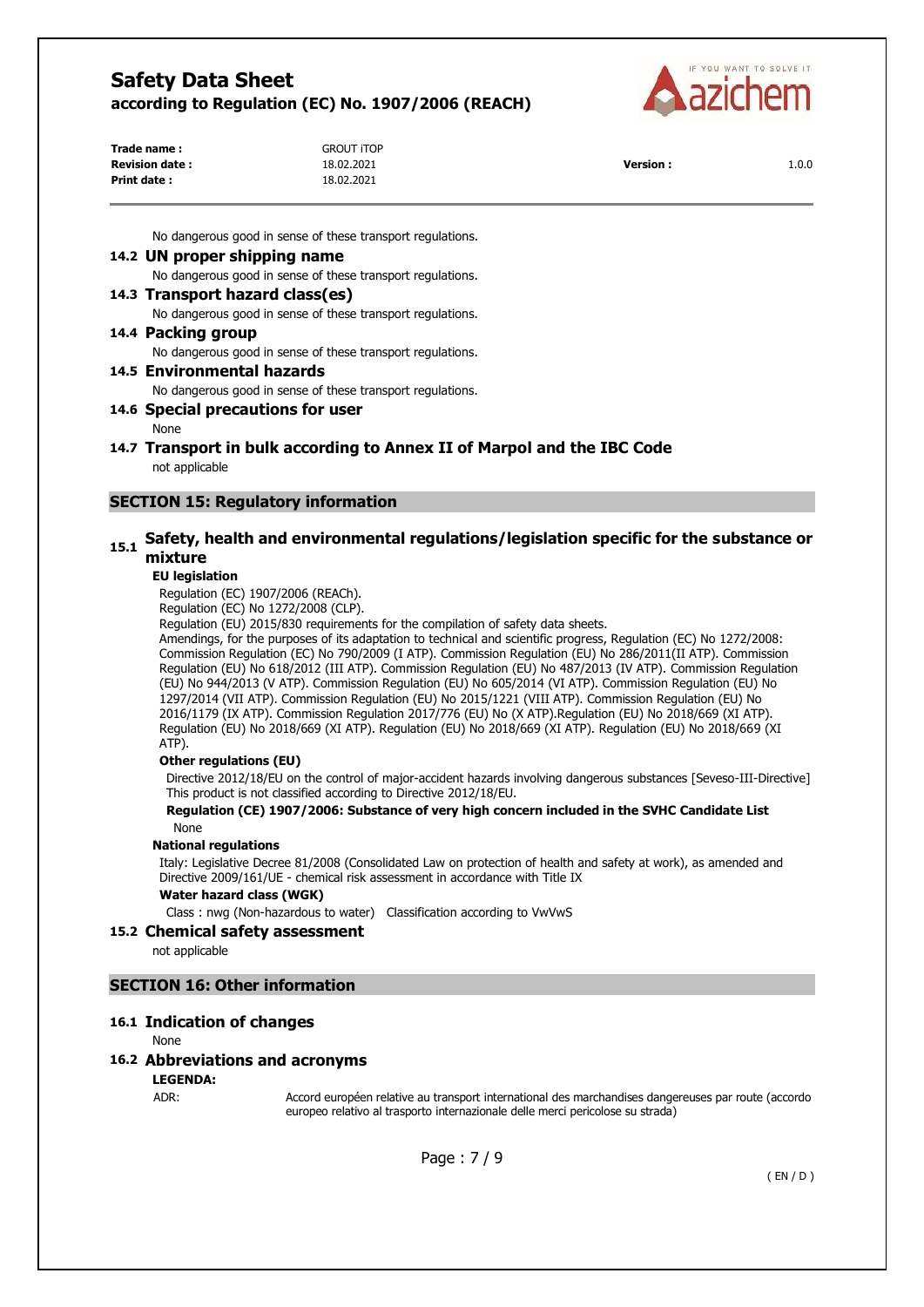

| Trade name :          | GROUT ITOP |                 |       |
|-----------------------|------------|-----------------|-------|
| <b>Revision date:</b> | 18.02.2021 | <b>Version:</b> | 1.0.0 |
| <b>Print date:</b>    | 18.02.2021 |                 |       |
|                       |            |                 |       |

| ASTM:                | ASTM International, originariamente nota come American Society for Testing and Materials (ASTM)                                                                                      |
|----------------------|--------------------------------------------------------------------------------------------------------------------------------------------------------------------------------------|
| EINECS:              | European Inventory of Existing Commercial Chemical Substances (Registro Europeo delle Sostanze<br>chimiche in Commercio)                                                             |
| EC(0/50/100):        | Effective Concentration 0/50/100 (Concentrazione Effettiva Massima per 0/50100% degli Individui)                                                                                     |
| $LC(0/50/100)$ :     | Lethal Concentration 0/50/100 (Concentrazione Letale per 0/50100% degli Individui)                                                                                                   |
| IC50:                | Inhibitor Concentration 50 (Concentrazione Inibente per il 50% degli Individui)                                                                                                      |
| NOEL:                | No Observed Effect Level (Dose massima senza effetti)                                                                                                                                |
| NOEC:                | No Observed Effect Concentration (Concentrazione massima senza effetti)                                                                                                              |
| LOEC:                | Lowest Observed Effect Concentration (Concentrazione massima alla quale è possibile evidenziare un<br>effetto)                                                                       |
| DNEL:                | Derived No Effect Level (Dose derivata di non effetto)                                                                                                                               |
| DMEL:                | Derived Minimum Effect Level (Dose derivata di minimo effetto)                                                                                                                       |
| CLP:                 | Classification, Labelling and Packaging (Classificazione, Etichettatura e Imballaggio)                                                                                               |
| CSR:                 | Rapporto sulla Sicurezza Chimica (Chemical Safety Report)                                                                                                                            |
| $LD(0/50/100)$ :     | Lethal Dose 0/50/100 (Dose Letale per 0/50/100% degli Individui)                                                                                                                     |
| IATA:                | International Air Transport Association (Associazione Internazionale del Trasporto Aereo)                                                                                            |
| ICAO:                | International Civil Aviation Organization (Organizzazione Internazionale dell'Aviazione Civile)                                                                                      |
| Codice IMDG:         | International Maritime Dangerous Goods code (Codice sul Regolamento del Trasporto Marittimo)                                                                                         |
| PBT:                 | Persistent, bioaccumulative and toxic (sostanze persistenti bioaccumulabili e tossiche)                                                                                              |
| RID:                 | Règlement concernent le transport International ferroviaire des marchandises Dangereuses<br>(Regolamento concernente il trasporto Internazionale ferroviario delle merci Pericolose) |
| STEL:                | Short term exposure limit (limite di esposizione a breve termine)                                                                                                                    |
| TLV:                 | Threshold limit value (soglia di valore limite)                                                                                                                                      |
| TWA:                 | Time Weighted Average (media ponderata nel tempo)                                                                                                                                    |
| UE:                  | Unione Europea                                                                                                                                                                       |
| vPvB:                | Very persistent very bioaccumulative (sostanze molto persistenti e molto bioaccumulabili)                                                                                            |
| N.D.:                | Non disponibile.                                                                                                                                                                     |
| N.A.:                | Non applicabile                                                                                                                                                                      |
| AwSV.:               | Ordinance on facilities for handling substances that are hazardous to water (Verordnung über Anlagen<br>zum Umgang mit wassergefährdenden Stoffen (AwSV))                            |
| PNEC:                | Predicted No Effect Concentration                                                                                                                                                    |
| PNOS:                | Particulates not Otherwise Specified                                                                                                                                                 |
| BOD:                 | Biochemical Oxygen Demand                                                                                                                                                            |
| COD:                 | Chemical Oxygen Demand                                                                                                                                                               |
| BCF:                 | <b>BioConcentration Factor</b>                                                                                                                                                       |
| TRGS :               | Technische Regeln für Gefahrstoffe -Technical Rules for Hazardous Substances, defined by The<br>Federal Institute for Occupational Safety and Health, Germany                        |
| LCL <sub>o</sub> :   | Lethal Concentration Low (La minima concentrazione letale)                                                                                                                           |
| ThOD:                | Theoretical Oxygen Demand                                                                                                                                                            |
|                      | 16.3 Key literature references and sources for data                                                                                                                                  |
| <b>None</b>          |                                                                                                                                                                                      |
| 16.4                 | Classification for mixtures and used evaluation method according to regulation<br>(EC) No 1272/2008 [CLP]                                                                            |
| calculated.          |                                                                                                                                                                                      |
|                      | 16.5 Relevant H- and EUH-phrases (Number and full text)                                                                                                                              |
| H315                 | Causes skin irritation.                                                                                                                                                              |
| H317                 | May cause an allergic skin reaction.                                                                                                                                                 |
| H318                 | Causes serious eye damage.                                                                                                                                                           |
| H335                 | May cause respiratory irritation.                                                                                                                                                    |
| 16.6 Training advice |                                                                                                                                                                                      |
|                      |                                                                                                                                                                                      |
| None                 |                                                                                                                                                                                      |

## **16.7 Additional information**

None